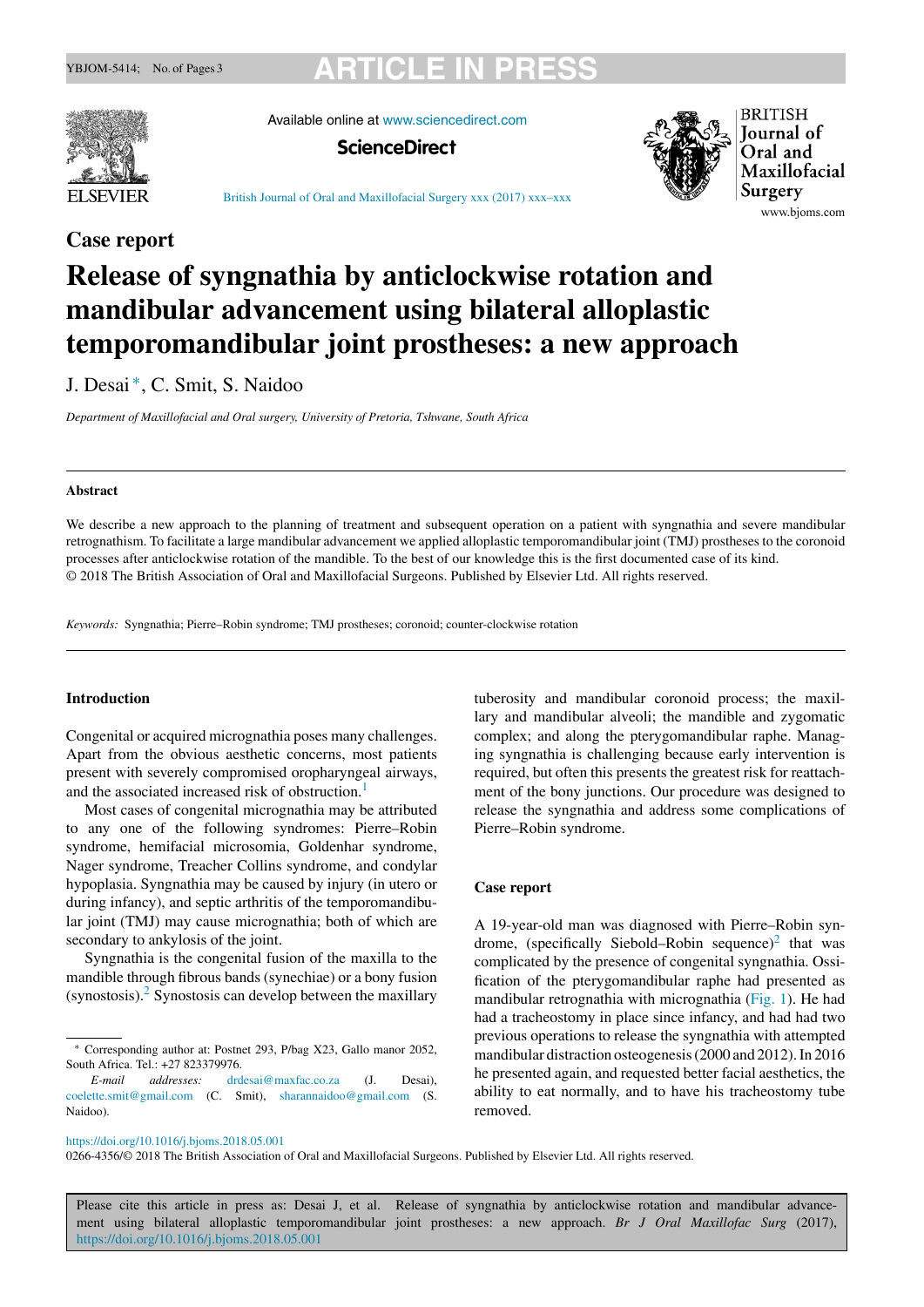### YBJOM-5414; No. of Pages 3 **ARTICLE IN P**

2 *J. Desai et al. / British Journal of Oral and Maxillofacial Surgery xxx (2017) xxx–xxx*



Fig. 1. Preoperative photograph showing mandibular retrognathia with micrognathia.

Operative planning consisted of computed tomography (CT) and a 3-dimensional stereolithographic model. The operation comprised the release of the syngnathia (secondary to a left corpus mandibulotomy), bilateral condylectomies, partial coronoidectomies, and selective stripping of the masticatory musculature. This was followed by an anticlockwise mandibular rotation with advancement, and the placement of bilateral TMJ prostheses on the coronoid processes (Fig. 2). Dental implants would later be considered for the anterior mandible.

Bilateral preauricular and submandibular approaches were favoured for the bony operations. We stripped off the temporalis and lateral pterygoids, and the pterygomasseteric slings, the latter of which were later reattached. We rotated the mandible anticlockwise and stabilised it using maxillomandibular fixation screws and wire. A pair of alloplastic TMJ stock prostheses (Zimmer Biomet) were placed on both coronoid processes to create a new functional, repositioned joint. We repaired the mandibulotomy using a 2.4 mm plate and screws (DePuy Synthes), placed a nasogastric feeding tube for two weeks, and gave him antibiotics and analgesia for a week. Twenty sessions of hyperbaric oxygen therapy were given to improve recovery. Two weeks after operation, we removed the tracheostomy and his speech was much



Fig. 2. Three-dimensional stereolithographic model showing the placement of bilateral temporomandibular joint prostheses on the coronoid processes.

improved. Four weeks postoperatively he was able to eat a soft solid diet and was discharged from hospital.

Follow-up was biweekly for two months. Since then he has been closely followed up for 18 months and recalled every 12 weeks. Healing has been unremarkable, with no sepsis or neurological deficit. He has maintained good mouth opening, and has been able to eat a normal solid diet. The biggest benefits of the procedure have been a marked improvement in facial aesthetics, and the ability to maintain his airway unassisted.

### **Discussion**

Three primary objectives were addressed: to create mouth opening and mandibular mobility; to increase the diameter of the oropharyngeal airway and; to improve the facial soft tissue profile (Fig. 3). Overall mouth opening improved from 0 mm to 19 mm postoperatively, and there has been full preservation of sensory and motor innervation. Mandibular advancement increased the diameter of the airway from 3.1 mm to 8.6 mm, and the improvement in the patency of the airway allowed for the removal of tracheostomy tube after 18 years. Our experience agreed with the findings of Coleta et al, who found an improvement in the dimensions of the lumen of the airway after anticlockwise mandibular rotation.4

The use of alloplastic TMJ prostheses allows for larger than usual anticlockwise rotations of the mandible as there are no restrictions caused by muscular or capsular attachments. This facilitated a large advancement without the need for distraction osteogenesis or sagittal osteotomies of the mandible.<sup>5</sup>

We would have preferred an advancement to a class I relation but, because of limited resources, we had to rely on stock prostheses placed on the coronoid processes, as the bodies of the mandibular posterior rami were absent. Previous operations meant that the muscles and soft tissues were fibrosed and unyielding, which only allowed for advancement to a class II skeletal relation.

Please cite this article in press as: Desai J, et al. Release of syngnathia by anticlockwise rotation and mandibular advancement using bilateral alloplastic temporomandibular joint prostheses: a new approach. *Br J Oral Maxillofac Surg* (2017), https://doi.org/10.1016/j.bjoms.2018.05.001